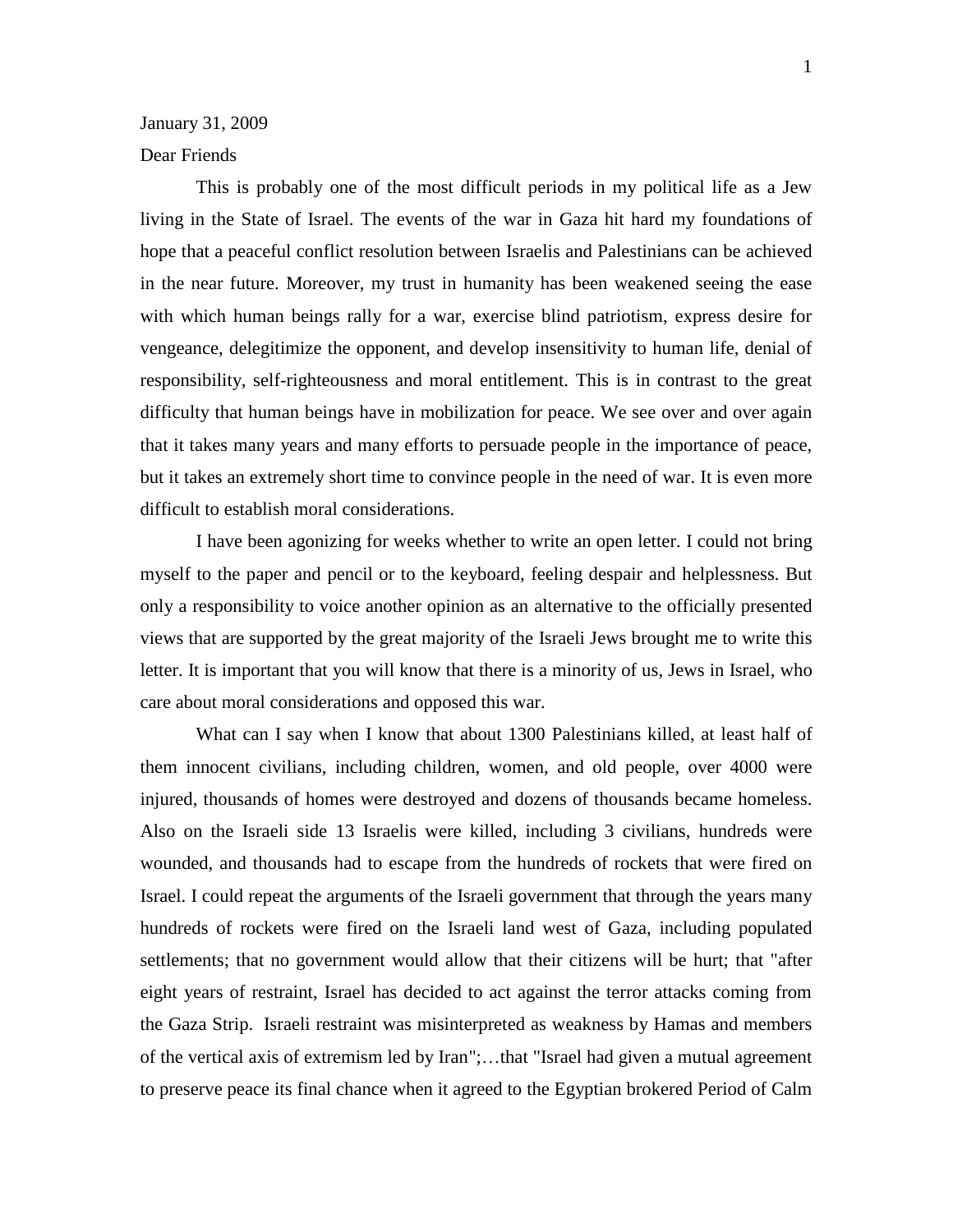2

agreement in June 2008, whose terms were repeatedly transgressed by Hamas". It is just natural that those who sent the soldiers to the war have to defend it and rationalize it. This is a human principle.

But these arguments do not tell the whole story. Even if we take the Israeli arguments without the background and complexity, they cannot account for the scope of civilian losses and the destruction on the Palestinian side. The brutality and scope of the Israeli actions testify to deeper roots that are founded in the darker side of human beings. They express the wish to erase the feeling of failure in the Second Lebanese War during the summer of 2006; they reflect a deep sense of collective victimhood because of the continuous firing of rockets on civilian settlements in the south by the Hamas military organ-- this sense of victimhood led to the urge to revenge in order to punish for the harm done and prevent further firing. In addition, they are derived from the continuous dehumanization of the Hamas organization. Finally, they are based on the conviction that Israel withdrew from the Gaza Strip in 2005, allowing Palestinians to live their lives and they instead engage in terror.

But, the reality is much more complex than the narrative perpetuated by the Israeli political and military establishments, which successfully constructed the beliefs of the Jewish public in Israel. This is a kind of irony because one of the objectives of the war was to carve the consciousness of the Palestinians so they will recognize the harm that Hamas is causing to the Palestinian cause and Palestinian life. This objective was not achieved and instead the war strengthened the hatred and mistrust of both sides towards each other, reinforced the support of hawkish opinions on both sides, and as a result, the peaceful process is further greatly damaged. Moreover, it is hard to detect any meaningful political gains of Israel in the balance of this war. We are back to the same lines that were before the war ---with terrible losses and destruction.

The psychological analysis of the situation illustrates the selective, biasing and distorting transmission and dissemination of information by the Israeli channels of communication. It does not mean that the alternative information does not exist in Israel but very few are interested in knowing what is really happening. Thus, most of the Israeli Jews do not know what Israel perpetrated through the decades of occupying Gaza; most of the Israeli Jews do not know that originally Hamas was founded by the Israeli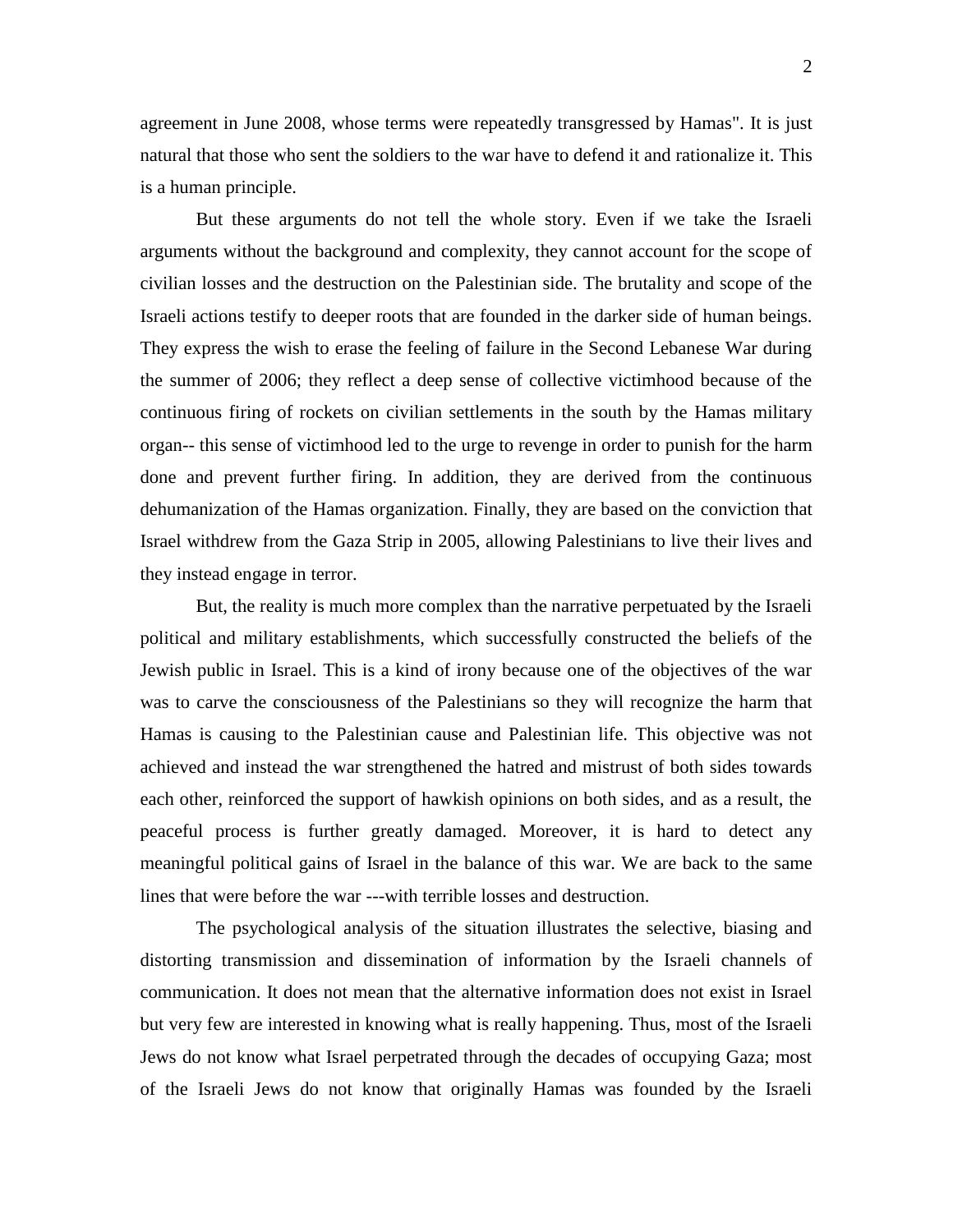authorities to provide an alternative to the national movement of PLO; most of the Israeli Jews do not know that Hamas is a religious–fundamental movement that also provides welfare, health and educational services to the Palestinian people; most of the Israeli Jews do not know that Hamas was elected democratically (with the insistence of USA) to lead the government of the Palestinian authority because of Fatah corruption, and mostly because of the fruitless negotiations with Israel which did not provide any political solution of the conflict; most of the Israeli Jews do not know that the policy of the Israeli Prime Minister Ariel Sharon about 'No Palestinian Partner' led to unilateral disengagement from Gaza without negotiation with the Palestinian Authority. This act was done in order to delegitimize Palestinian Authority and in attempt to keep control over the West Bank. Moreover, the disengagement did not free Gaza but turned it into one big prison. Israel controls the entrances to Gaza and controls every aspect of human life in Gaza. It decided to change the support of Gazans in Hamas by carrying out a siege that allowed minimal living and brought Gaza to economic disaster. Israeli Jews know that even after disengagement, Hamas continues to fire rockets on the Israeli civil settlements but few know that during 2005– 2008, hundreds of Palestinians were killed by the Israeli forces. Few know that the tunnels were built mainly to smuggle civil goods that could not be brought to Gaza and not only weapons as the great majority believe. Few know that there is a relationship between Israeli violence and Palestinian violence, preferring to see the latter as irrational, fanatic, and immoral while the former as defensive, moral and well justified.

Few of the Israeli Jews recognize that Israel during two years had at least two alternative strategies to prevent further escalation; either to talk with Hamas which is possible and negotiate long-term cease-fire, or take decisive actions of peace (for example, to ease conditions of life of the Palestinians by removing many of the checkpoints and to remove illegal settlements as required by the Israeli promise to U.S.) vis á vis President Abbas and the Palestinian Authority to show the Palestinians that process yields tangible fruits that lead to prosperity and security. Even when we shift to the period before the war, most of the Israeli Jews do not know that it was possible to negotiate continuation of the cease fire with Hamas and do not remember that it was Israel who broke the ceasefire of November 4, 2008, killing 6 Palestinians. Hamas is not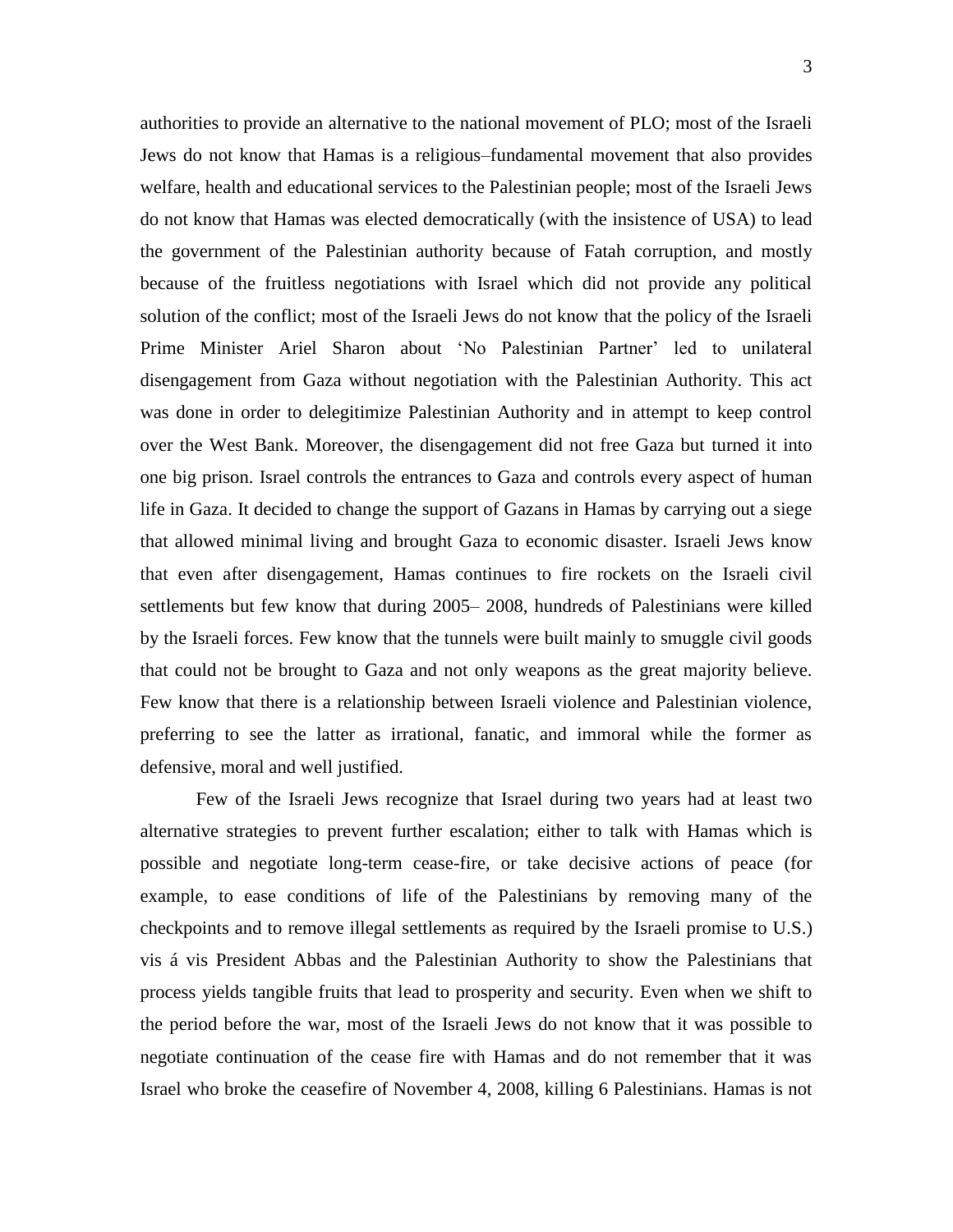4

my cup of tea as it is a fundamentalist religious organization that practices also terrorism, but it is a social movement with wide support in the Palestinian society because it provides an alternative to humiliated Palestinian national identity. This movement is not homogenous and it is possible to hear in it different voices including ones that support negotiation with Israel and acceptance of the two state solution.

All these omissions are not surprising in view of the fact that the involved sides in conflict have been deeply embedded in the culture of conflict. They systematically try to construct the views of society members in a direction of presenting own society as being moral, just, peace loving, or moderate and the rival as being immoral, intransigent, violent, irrational, or extreme. In addition each side views itself as the victim of this conflict. This process goes on for decades. Only during few years during Rabin time it looked as the peace process is gaining momentum. But since the year 2000, when the Israeli Prime Minister Ehud Barak decided on the policy of "no partner", the peace process is dying. It is true that Palestinians have their share in the failure of the Oslo process. But the tremendous asymmetry of power puts the responsibility for the continuation of the conflict mostly on the Israeli side. It is Israel that has almost all the cards to solve the conflict; it occupies the land, holds Eastern Jerusalem, controls the life of the Palestinians, controls the resources of the West Bank, expands constantly the Jewish settlements on the West Bank, exercises preventive and punishing violent acts according to own will and has (at least had until now) almost unconditional backing of the superpower.

The contours of the potential settlement of the Israeli-Palestinian conflict are more or less clear: If it will happen, it will be in accordance to Clinton proposal, Taba understandings, Geneva agreement, and Arab league proposal: Israel will have to return to 1967 borders with some swaps of land in order to hold the most populated clusters of Jewish settlements just beyond the green line of 1967, Jerusalem will be divided, most of the Jewish settlements inside the territories will be dismantled, and the refuges problem will have to be solved via common agreement with their compensation and settlement mostly in the future Palestinian state. The present Israeli Prime Minister Ehud Olmert outlined openly these principles to the Israeli public but did not take any concrete steps to implement them. Israeli public, while recognizing the need in two state solution (because